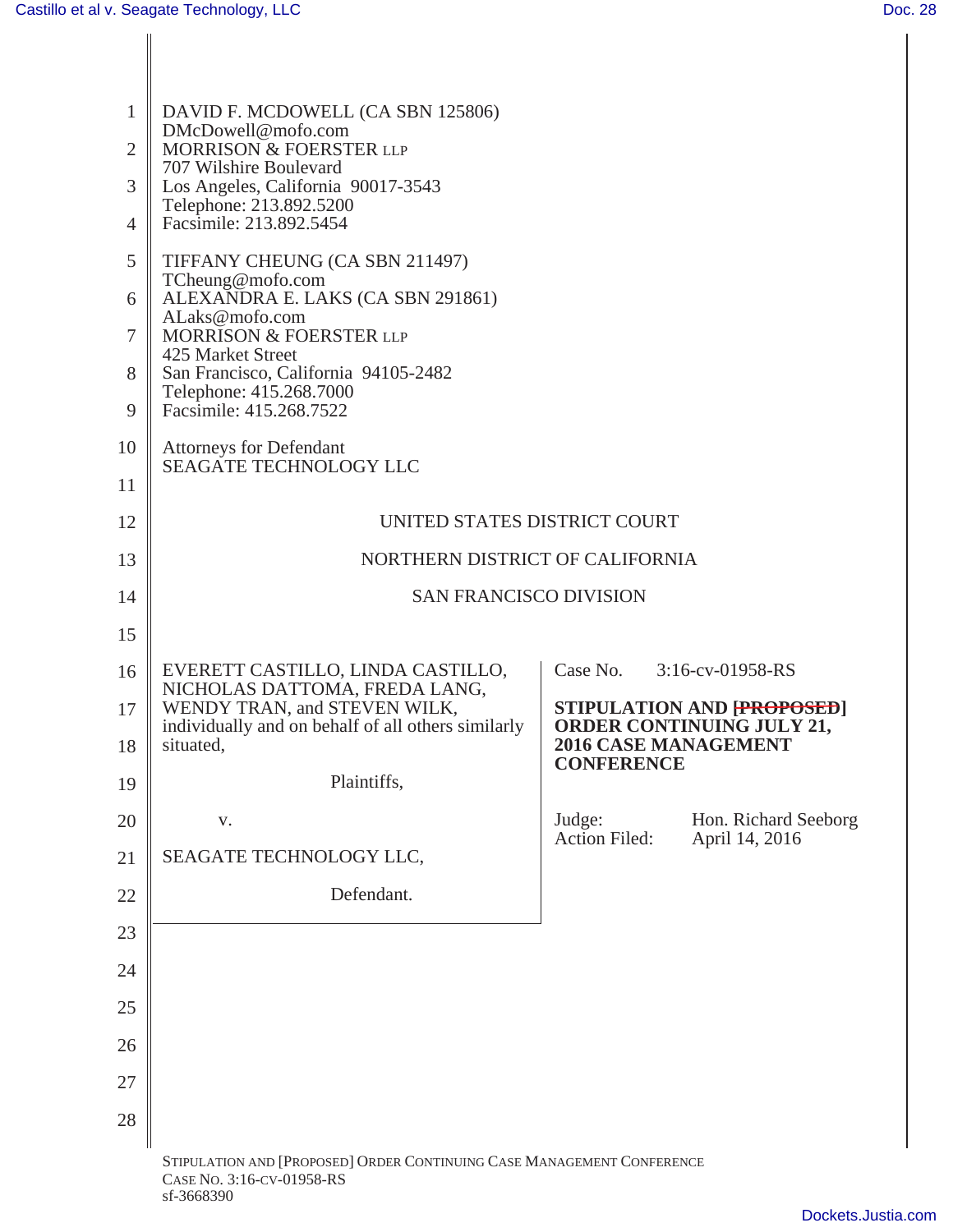| 1              | Pursuant to Local Rules 6-2 and 7-12, Plaintiffs EVERETT CASTILLO, LINDA                            |
|----------------|-----------------------------------------------------------------------------------------------------|
| $\overline{2}$ | CASTILLO, NICHOLAS DATTOMA, FREDA LANG, WENDY TRAN, and, STEVEN                                     |
| 3              | WILK ("Plaintiffs"), on behalf of themselves and all others similarly situated, and Defendant       |
| 4              | Seagate Technology LLC ("Seagate"), through their undersigned counsel, hereby stipulate as          |
| 5              | follows:                                                                                            |
| 6              | WHEREAS, on June 15, 2016, the Court granted the parties' stipulation to consolidate                |
| $\tau$         | two actions related to Seagate's security practices: Castillo et al. v. Seagate Technology LLC,     |
| 8              | No. 3:16-cv-01958-RS (filed on April 14, 2016) and Dattoma v. Seagate Technology LLC, No.           |
| 9              | C5:16-cv-02136-RS (filed on April 21, 2016) (Dkt. No. 19);                                          |
| 10             | WHEREAS, Plaintiffs filed their Amended Consolidated Complaint on June 28, 2016                     |
| 11             | (Dkt. No. 22);                                                                                      |
| 12             | WHEREAS, pursuant to the parties' stipulation and the Court's Order, Seagate's                      |
| 13             | deadline to file its response is July 28, 2016 (See Dkt. No. 19 1:26-2:2);                          |
| 14             | WHEREAS, the Case Management Conference for this matter is currently scheduled for                  |
| 15             | July 21, 2016, and the Joint Case Management Statement is due a week earlier, on July 14, 2016      |
| 16             | (See Castillo Dkt. No. 9; Dattoma Dkt. No. 12);                                                     |
| 17             | WHEREAS, the parties agree that judicial efficiency would best be served by continuing              |
| 18             | the Case Management Conference until after Seagate has had the opportunity to analyze the           |
| 19             | allegations in the Amended Consolidated Complaint and to allow the parties an opportunity to        |
| 20             | meaningfully confer about the claims and defenses at issue and to brief any pleading motion;        |
| 21             | WHEREAS, the parties agree that the Case Management Conference should be                            |
| 22             | rescheduled to September 8, 2016 or a date thereafter convenient for the Court;                     |
| 23             | WHEREAS, the parties agree that all dates based on the initial case management                      |
| 24             | conference, including the parties' deadline to meet and confer regarding initial disclosures, early |
| 25             | settlement, the ADR process, and a discovery plan, as well as their deadline to file the Joint      |
| 26             | Case Management Conference Statement and Rule 26(f) report and complete initial disclosures,        |
| 27             | should be continued in accordance with the new case management conference date;                     |
| 28             | IT IS HEREBY STIPULATED AND AGREED by the parties, through their counsel,                           |
|                | STIPULATION AND [PROPOSED] ORDER CONTINUING CASE MANAGEMENT CONFERENCE                              |

STIPULATION AND [PROPOSED] ORDER CONTINUING CASE MANAGEMENT CONFERENCE [109] [2012] [2013] [2013] [2013] [2013] [2013] [2013] [2013] [2013] [2013] [2013] [2013] [2013] [2013] [2013] [2013] [2013] [2013] [2013] [2013] [2013 sf-3668390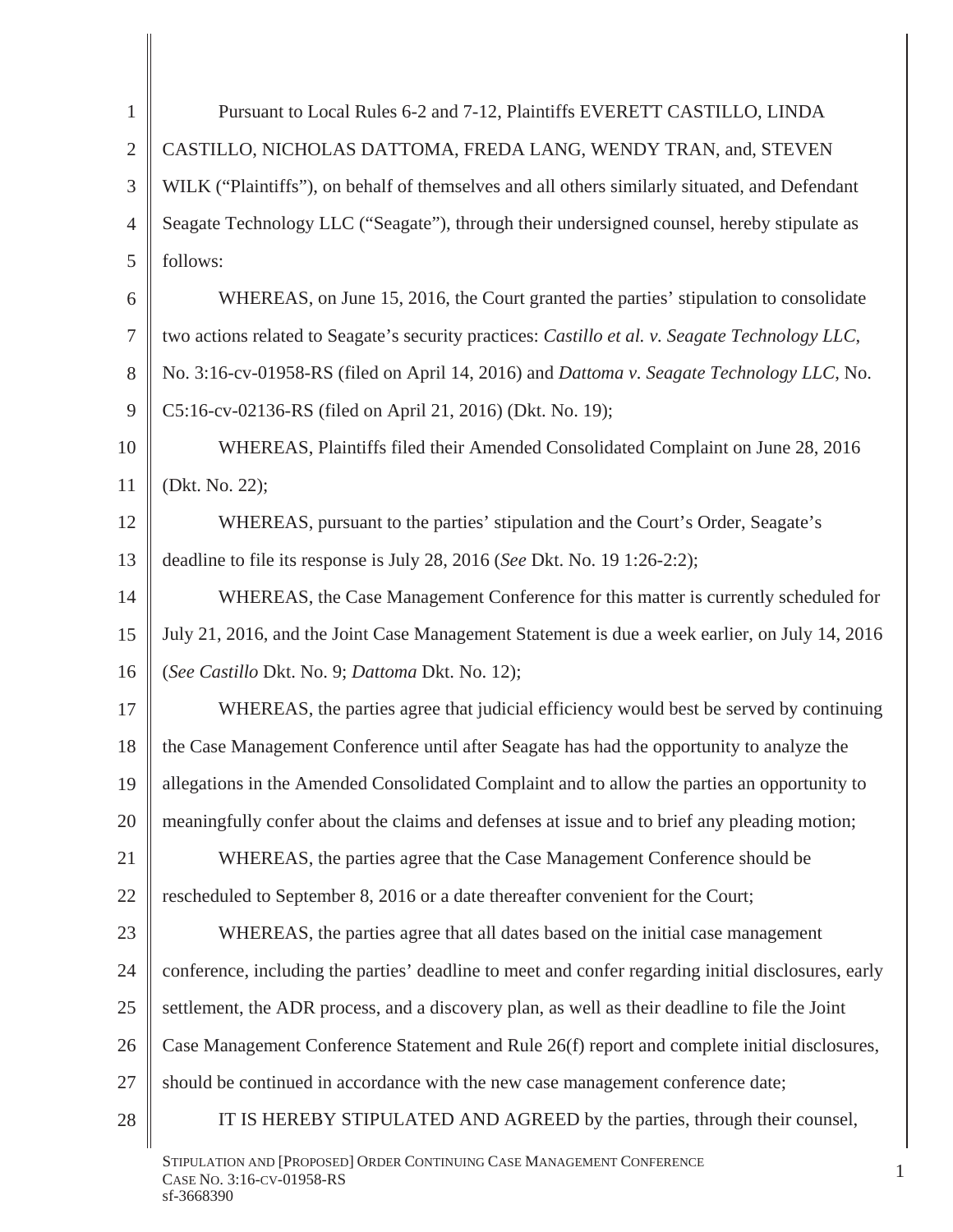| $\mathbf{1}$   |                                                                                                          | subject to the approval of the Court, that the July 21, 2016 Case Management Conference is       |  |  |  |
|----------------|----------------------------------------------------------------------------------------------------------|--------------------------------------------------------------------------------------------------|--|--|--|
| $\overline{2}$ |                                                                                                          | continued to September 8, 2016 at 10:00 a.m. The parties shall meet and confer regarding initial |  |  |  |
| 3              | disclosures, early settlement, ADR process selection, and a discovery plan—as well as file their         |                                                                                                  |  |  |  |
| $\overline{4}$ | ADR Certification and a Stipulation to ADR Process or Notice of Need for ADR Phone                       |                                                                                                  |  |  |  |
| 5              | Conference—21 days prior to that date, on <b>August 18, 2016</b> . The parties shall file their Rule     |                                                                                                  |  |  |  |
| 6              | 26(f) Report, complete initial disclosures, and file a Case Management Statement 7 days prior to         |                                                                                                  |  |  |  |
| 7              | September 8, on September 1, 2016.                                                                       |                                                                                                  |  |  |  |
| 8              |                                                                                                          |                                                                                                  |  |  |  |
| 9              | Dated: July 5, 2016                                                                                      | <b>MORRISON &amp; FOERSTER LLP</b>                                                               |  |  |  |
| 10             |                                                                                                          |                                                                                                  |  |  |  |
| 11             |                                                                                                          | By: <u>/s/ Tiffany Cheung</u><br>David F. McDowell                                               |  |  |  |
| 12             |                                                                                                          | Tiffany Cheung<br>Alexandra E. Laks<br>425 Market Street                                         |  |  |  |
| 13             |                                                                                                          | San Francisco, CA 94105<br>Telephone: (415) 268-7000                                             |  |  |  |
| 14             |                                                                                                          | Facsimile: (415) 268-7522<br>Email: DMcDowell@mofo.com                                           |  |  |  |
| 15             |                                                                                                          | TCheung@mofo.com<br>ALaks@mofo.com                                                               |  |  |  |
| 16             |                                                                                                          | <b>Attorneys for Defendant</b>                                                                   |  |  |  |
| 17             |                                                                                                          | SEAGATE TECHNOLOGY LLC                                                                           |  |  |  |
| 18             |                                                                                                          |                                                                                                  |  |  |  |
| 19             |                                                                                                          |                                                                                                  |  |  |  |
| 20             |                                                                                                          |                                                                                                  |  |  |  |
| 21             |                                                                                                          |                                                                                                  |  |  |  |
| 22             |                                                                                                          |                                                                                                  |  |  |  |
| 23             |                                                                                                          |                                                                                                  |  |  |  |
| 24             |                                                                                                          |                                                                                                  |  |  |  |
| 25             |                                                                                                          |                                                                                                  |  |  |  |
| 26<br>27       |                                                                                                          |                                                                                                  |  |  |  |
| 28             |                                                                                                          |                                                                                                  |  |  |  |
|                |                                                                                                          |                                                                                                  |  |  |  |
|                | STIPULATION AND [PROPOSED] ORDER CONTINUING CASE MANAGEMENT CONFERENCE<br>2<br>CASE No. 3:16-CV-01958-RS |                                                                                                  |  |  |  |

## sf-3668390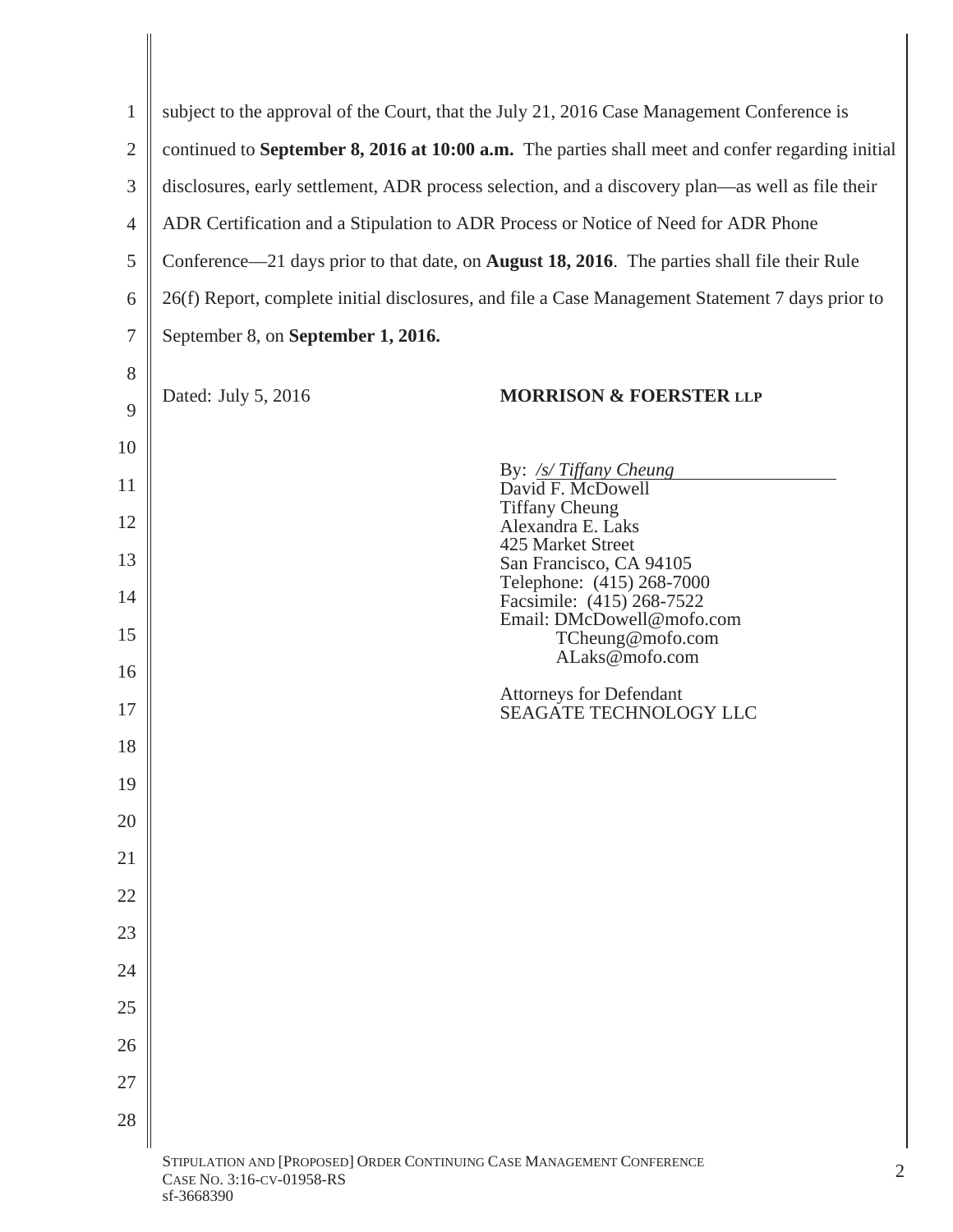| $\mathbf{1}$   | Dated: July 5, 2016                            | <b>GLANCY PRONGAY &amp; MURRAY LLP</b>                                          |
|----------------|------------------------------------------------|---------------------------------------------------------------------------------|
| $\overline{2}$ |                                                |                                                                                 |
| 3              |                                                | By: /s/ Mark S. Greenstone                                                      |
| 4              |                                                | Lionel Z. Glancy<br>Marc L. Godino                                              |
| 5              |                                                | Mark S. Greenstone<br>1925 Century Park East, Suite 2100                        |
| 6              |                                                | Los Angeles, CA 90067<br>Telephone: (310) 201-9150<br>Facsimile: (310) 201-9160 |
| 7              |                                                | Email: info@glancylaw.com                                                       |
| 8              |                                                | <b>BRAGAR EAGEL &amp; SQUIRE, P.C.</b><br>David J. Stone (Pro Hac Vice)         |
| 9              |                                                | Jeffrey H. Squire (Pro Hac Vice)<br>Lawrence P. Eagel (Pro Hac Vice)            |
| 10             |                                                | 885 Third Avenue, Suite 3040<br>New York, NY 10022                              |
| 11             |                                                | Telephone: (212) 308-5858<br>Facsimile: (212) 486-0462                          |
| 12             |                                                | Email: stone@bespc.com<br>squire@bespc.com                                      |
| 13             |                                                | eagel@bespc.com                                                                 |
| 14             |                                                | Attorneys for Plaintiffs<br>EVERETT CASTILLO, LINDA CASTILLO,                   |
| 15             |                                                | WENDY TRAN, AND THE CLASS                                                       |
| 16             |                                                | <b>KELLER GROVER LLP</b><br>Eric A. Grover                                      |
| 17             |                                                | 1965 Market Street<br>San Francisco, CA 94103                                   |
| 18             |                                                | Telephone: (415) 543-1305<br>Facsimile: (415) 543-7861                          |
| 19             |                                                | Email: eagrover@kellergrover.com                                                |
| 20             |                                                | <b>FINKELSTEIN, BLANKINSHIP, FREI-</b><br>PEARSON & GARBER, LLP                 |
| 21             |                                                | Jeremiah Frei-Pearson (Pro Hac Vice)<br>445 Hamilton Avenue, Suite 605          |
| 22             |                                                | White Plains, NY 10601<br>Telephone: (914) 298-3281                             |
| 23             |                                                | Facsimile: (914) 908-6709<br>Email: jfrei-pearson@fbfglaw.com                   |
| 24             |                                                | <b>Attorneys for Plaintiffs</b>                                                 |
| 25             |                                                | NICHOLAS DATTOMA, FREDA LANG,<br>STEVEN WILK, AND THE CLASS                     |
| 26             |                                                |                                                                                 |
| 27             |                                                |                                                                                 |
| 28             |                                                |                                                                                 |
|                | Drobosed Obder Computing Case Management Compe |                                                                                 |

STIPULATION AND [PROPOSED] ORDER CONTINUING CASE MANAGEMENT CONFERENCE 3<br>Case No. 3:16-cv-01958-RS CASE No. 3:16-CV-01958-RS<br>sf-3668390